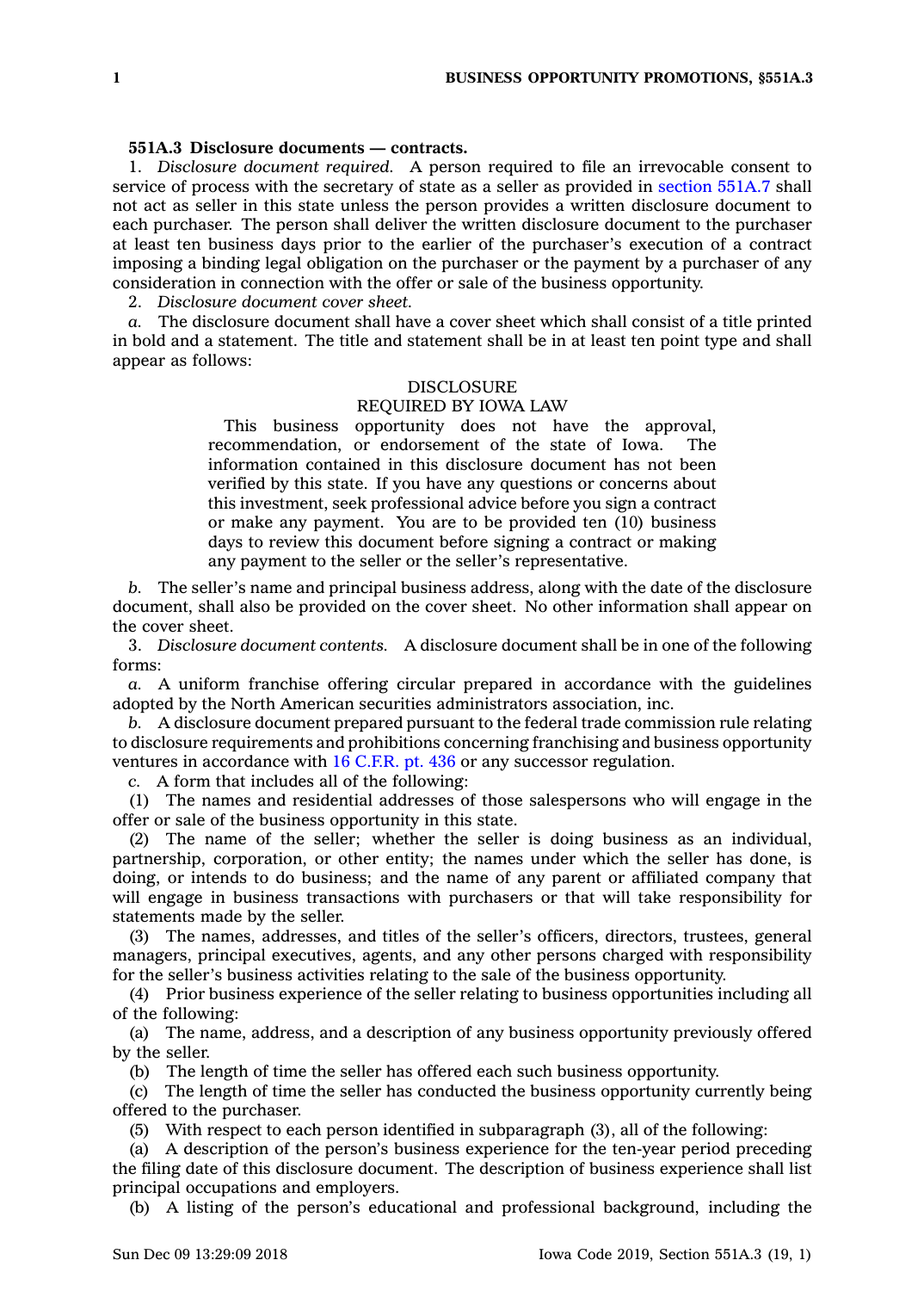## **§551A.3, BUSINESS OPPORTUNITY PROMOTIONS 2**

names of schools attended and degrees received, and any other information that will demonstrate sufficient knowledge and experience to perform the services proposed.

(6) Whether any of the following apply to the seller or any person identified in subparagraph (3):

(a) The seller or other person has been convicted of <sup>a</sup> felony, pleaded nolo contendere to <sup>a</sup> felony charge, or has been the subject of <sup>a</sup> criminal, civil, or administrative proceeding alleging the violation of <sup>a</sup> business opportunity law, securities law, commodities law, or franchise law, or alleging fraud or deceit, embezzlement, fraudulent conversion, restraint of trade, an unfair or deceptive practice, misappropriation of property, or making comparable allegations.

(b) The seller or other person has filed for bankruptcy, been adjudged bankrupt, or been reorganized due to insolvency, or was an owner, principal officer, or general partner of <sup>a</sup> person, or any other person that has filed for bankruptcy or was adjudged bankrupt, or been reorganized due to insolvency during the last seven years.

(7) The name of any person identified in subparagraph (6), the nature of and the parties to the action or proceeding, the court or other forum, the date of the institution of the action, the docket references to the action, the current status of the action or proceeding, the terms and conditions of any order or decree, and the penalties or damages assessed and terms of settlement.

(8) The initial payment required, or if the exact amount cannot be determined, <sup>a</sup> detailed estimate of the amount of the initial payment to be made to the seller.

(9) A detailed description of the actual services the seller agrees to perform for the purchaser.

(10) A detailed description of any training the seller agrees to provide for the purchaser.

(11) A detailed description of services the seller agrees to perform in connection with the placement of equipment, products, or supplies at <sup>a</sup> location, as well as any agreement necessary in order to locate or operate equipment, products, or supplies on premises which are not owned or leased by the purchaser or seller.

(12) A detailed description of any license or permit that will be necessary in order for the purchaser to engage in or operate the business opportunity.

(13) Any representations made by the seller to the purchaser concerning sales or earnings that may be made from this business opportunity, including, but not limited to the following:

(a) The bases or assumptions for any actual, average, projected, or forecasted sales, profits, income, or earnings.

(b) The total number of purchasers who, within <sup>a</sup> period of three years of the date of the disclosure document, purchased <sup>a</sup> business opportunity involving the product, equipment, supplies, or services being offered to the purchaser.

(c) The total number of purchasers who, within three years of the date of the disclosure document, purchased <sup>a</sup> business opportunity involving the product, equipment, supplies, or services being offered to the purchaser who, to the seller's knowledge, have actually received earnings in the amount or range specified.

(14) A detailed description of the elements of <sup>a</sup> guarantee made by <sup>a</sup> seller to <sup>a</sup> purchaser. The description shall include, but is not limited to, the duration, terms, scope, conditions, and limitations of the guarantee.

(15) A statement including all of the following:

(a) The total number of business opportunities that are the same or similar in nature to those being sold or organized by the seller.

(b) The names and addresses of purchasers who have requested <sup>a</sup> refund or rescission from the seller within the last twelve months and the number of those who have received the refund or rescission.

(c) The total number of business opportunities the seller intends to sell in this state within the next twelve months.

(d) The total number of purchasers known to the seller to have failed in the business opportunity.

(16) A statement describing any contractual restrictions, prohibitions, or limitations on the purchaser's conduct. Attach <sup>a</sup> copy of all contracts proposed for use or in use in this